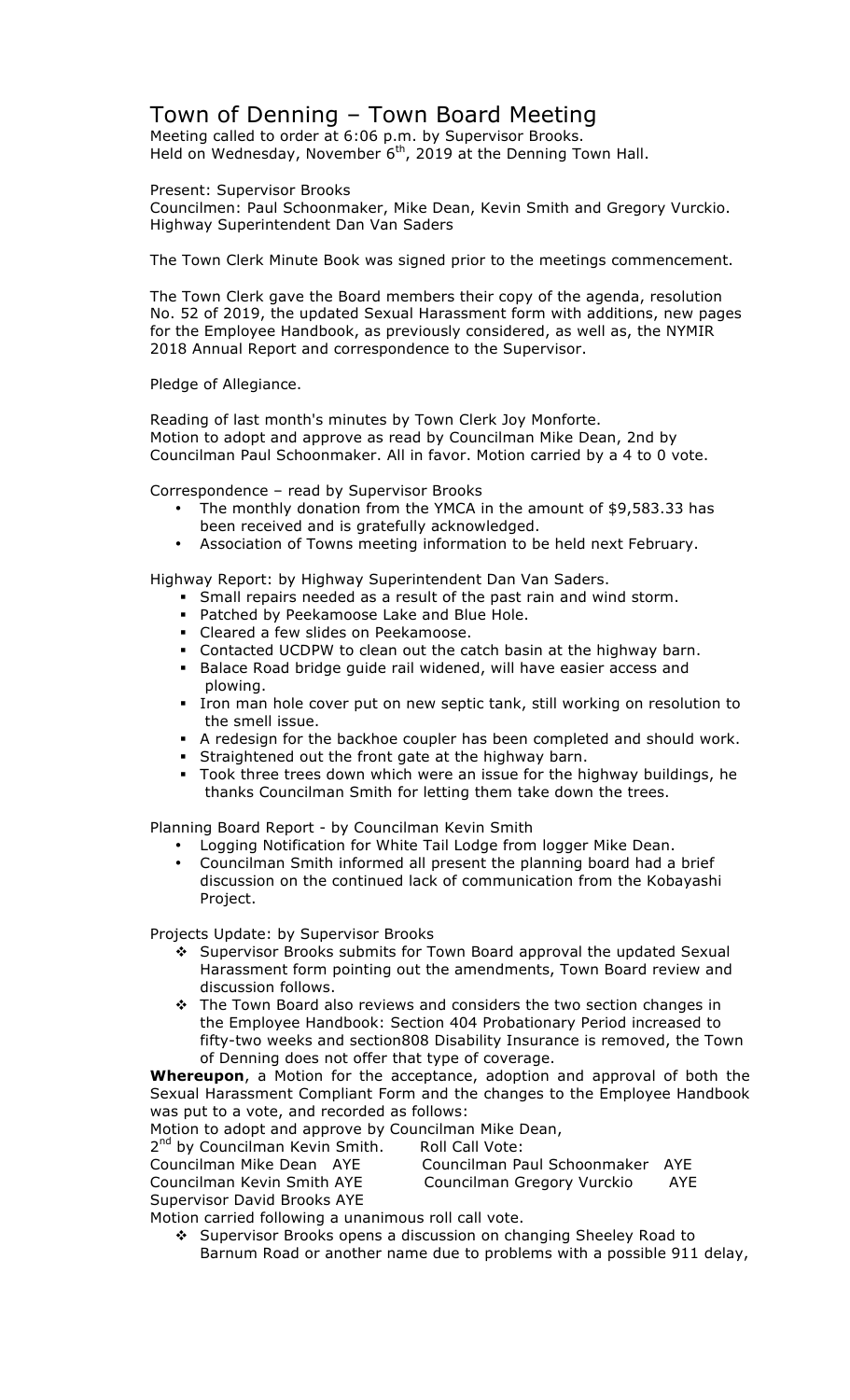as there are two roads with the same name in the same zip code. Also delivery problems occur. The Town Board approves and authorizes Supervisor Brooks to start the process.

- $\cdot \cdot$  The Town Hall Elevation Project has been received and it recommends the elevation of two feet for the new addition of town hall but not the original schoolhouse building as the engineers fear it would not be able to handle the stress of elevating it.
- \* Supervisor Brooks believes cost is s factor. He further states it would create issues with ADA requirements among others, discussion is ongoing.
- " No word from Chazen on the Sundown Stream Re-alignment Project.
- \* Supervisor Brooks requests any additional comments or questions regarding the 2020 Budget. There is none.
- \* Supervisor Brooks requests a motion to adopt and approve of Said Budget.

**Whereupon**, a Motion to adopt and approve of the Town of Denning 2020 Budget was put to a vote, recorded as follows:

Motion to adopt and approve by Councilman Mike Dean,

2<sup>nd</sup> by Councilman Gregory Vurckio. Roll Call Vote:

Councilman Mike Dean AYE Councilman Paul Schoonmaker AYE Councilman Kevin Smith AYE Councilman Gregory Vurckio AYE Supervisor David Brooks AYE Motion carried following a unanimous roll call vote. \*\*\*\*\*\*\*\*\*\*\*

# Adopted Budget 2020



## Town of Denning County of Ulster, NY

#### CERTIFICATION OF TOWN CLERK

**I, Joy Monforte, Town Clerk, certify that the following is a Tentative copy of the 2020 budget of the Town of Denning to be adopted by the Town Board on the 6th day of November, 2019.**

**Signed \_\_\_\_\_\_\_\_\_\_\_\_\_\_\_\_\_\_\_\_\_\_\_\_ Dated \_\_\_\_\_\_\_\_\_\_\_\_\_\_\_\_\_\_\_\_\_\_\_\_\_\_**

**Town Clerk**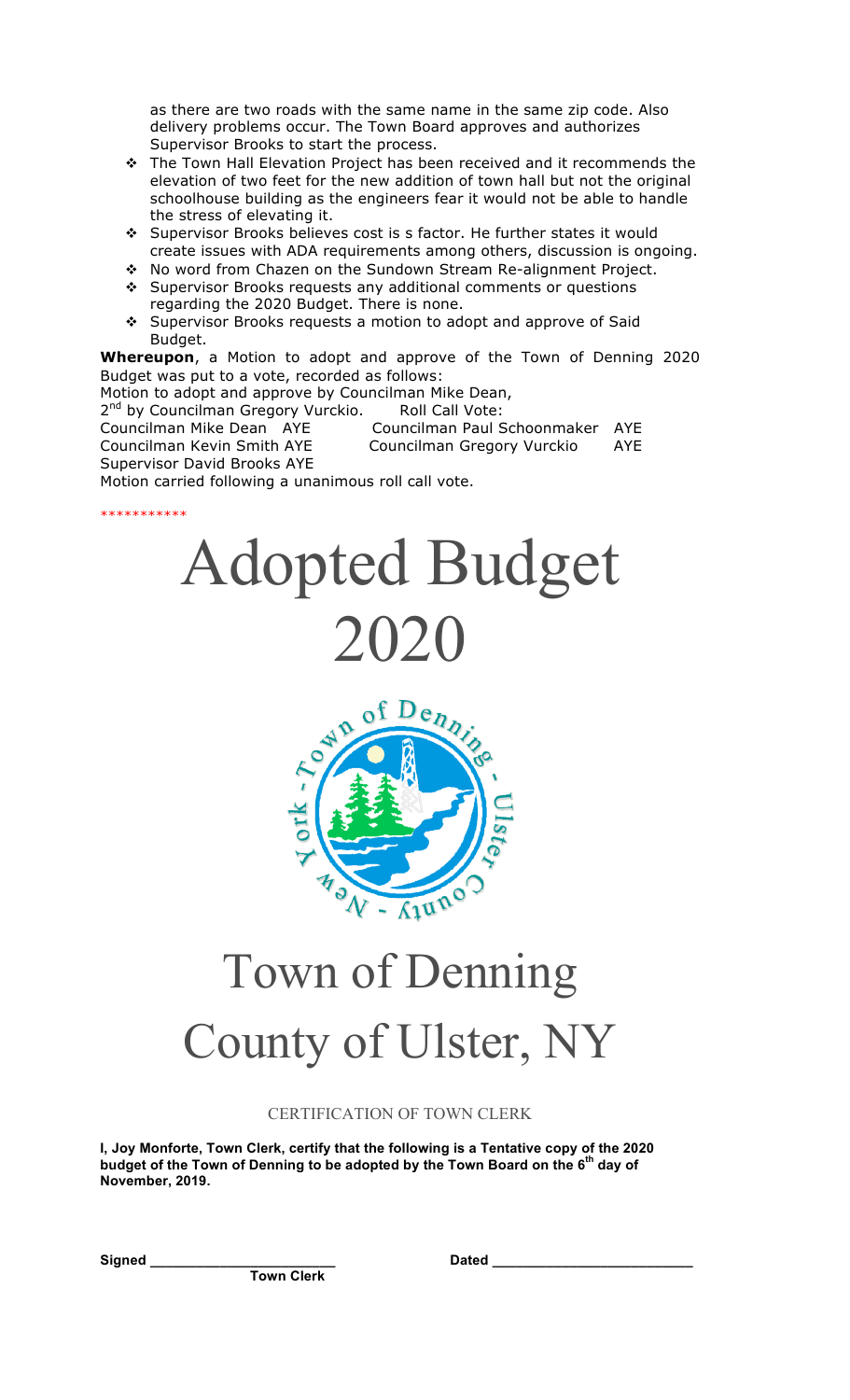#### **BUDGET 2020- TOWN OF DENNING - Adopted**

| <b>FUND</b>                     | <b>CODE</b> | <b>APPROPRIATIONS</b><br><b>&amp; PROVISIONS</b><br><b>FOR OTHER USES</b> | <b>LESS</b><br><b>ESTIMATED</b><br><b>REVENUES</b> | <b>LESS</b><br><b>UNEXPENDED</b><br><b>BALANCE</b> | <b>AMOUNT TO</b><br><b>BE RAISED</b><br><b>BY TAXES</b> |
|---------------------------------|-------------|---------------------------------------------------------------------------|----------------------------------------------------|----------------------------------------------------|---------------------------------------------------------|
| <b>GENERAL</b>                  | A           | 472,823.00                                                                | 189,975.00                                         | 100,000.00                                         | 183,898.00                                              |
| <b>HIGHWAY - TOWN WIDE</b>      | DA          | 988,988.00                                                                | 171,000.00                                         | 30,000.00                                          | 787,988.00                                              |
| <b>SUNDOWN FIRE PROTECTION</b>  | s           | 8,500                                                                     | 0                                                  | 00                                                 | 8,500.00                                                |
| <b>ADOPTED TOTALS</b>           |             | 1,470361.00                                                               | 359,97500                                          | 130,000.00                                         | 980,386.00                                              |
| <b>CLARYVILLE FIRE DISTRICT</b> | s           | 176,249.00                                                                | 70.00                                              | 1,212.00                                           | 174,967.00                                              |
| <b>TOTALS</b>                   |             |                                                                           |                                                    |                                                    |                                                         |

**TOWN OF DENNING BUDGET FOR** 

**2020**

|                                        |         | <b>EXPENDITU</b><br>RE   | <b>AMENDED</b>        | TENTATIVE             | <b>PRELIMINA</b><br>RY | <b>ADOPTED</b>        |
|----------------------------------------|---------|--------------------------|-----------------------|-----------------------|------------------------|-----------------------|
| <b>ACCOUNTS</b>                        |         | <b>LAST YEAR</b><br>2018 | <b>BUDGET</b><br>2019 | <b>BUDGET</b><br>2020 | <b>BUDGET</b><br>2020  | <b>BUDGET</b><br>2020 |
|                                        |         |                          |                       |                       |                        |                       |
| GENERAL<br>FUND A<br><b>TOWN BOARD</b> |         |                          |                       |                       |                        |                       |
| Personal<br>Services                   | A1010.1 | 6,000                    | 6,000                 | 6,000                 | 6,000                  | 6,000                 |
| Equipment                              | A1010.2 |                          |                       |                       |                        |                       |
| Contractual Exp                        | A1010.4 | 60                       | 300                   | 300                   | 300                    | 300                   |
| ΤΟΤΑL                                  |         | 6,060                    | 6,300                 | 6,300                 | 6,300                  | 6,300                 |
|                                        |         |                          |                       |                       |                        |                       |
| <b>JUSTICES</b>                        |         |                          |                       |                       |                        |                       |
| Personal<br>Services                   | A1110.1 | 10,936                   | 12,301                | 12,500                | 12,500                 | 12,500                |
| Equipment                              | A1110-2 | 11,007                   | 2,514                 |                       |                        |                       |
| Contractual Exp                        | A1110.4 | 3,426                    | 4,400                 | 5,000                 | 5,000                  | 5,000                 |
| TOTAL                                  |         | 25,369                   | 19,215                | 17,500                | 17,500                 | 17,500                |
|                                        |         |                          |                       |                       |                        |                       |
| <b>SUPERVISOR</b>                      |         |                          |                       |                       |                        |                       |
| Personal<br>Services                   | A1220.1 | 23,500                   | 25,500                | 27,500                | 27,500                 | 27,500                |
| Equipment                              | A1220-2 |                          |                       | 1,200                 | 1,200                  | 1,200                 |
| Contractual Exp                        | A1220.4 | 1,301                    | 1,000                 | 1,100                 | 1,100                  | 1,100                 |
| ΤΟΤΑL                                  |         | 24,801                   | 26,500                | 29,800                | 29,800                 | 29,800                |
|                                        |         |                          |                       |                       |                        |                       |
| <b>INDEPENDENT</b>                     |         |                          |                       |                       |                        |                       |
| AUDIT<br>Contractual Exp               | A1320.4 | 4,612                    | 5,200                 | 5,200                 | 5,200                  | 5,200                 |
| ΤΟΤΑL                                  |         | 4,612                    | 5,200                 | 5,200                 | 5,200                  | 5,200                 |
|                                        |         |                          |                       |                       |                        |                       |
| <b>ASSESSORS</b>                       |         |                          |                       |                       |                        |                       |
| Personal<br>Services                   | A1355.1 | 13,227                   | 13,626                | 13,761                | 13,761                 | 13,761                |
| Equipment                              | A1355.2 |                          |                       |                       |                        |                       |
| Contractual Exp                        | A1355.4 | 1,680                    | 1,000                 | 1,700                 | 1,700                  | 1,700                 |
| <b>TOTAL</b>                           |         | 14,907                   | 14,626                | 15,461                | 15,461                 | 15,461                |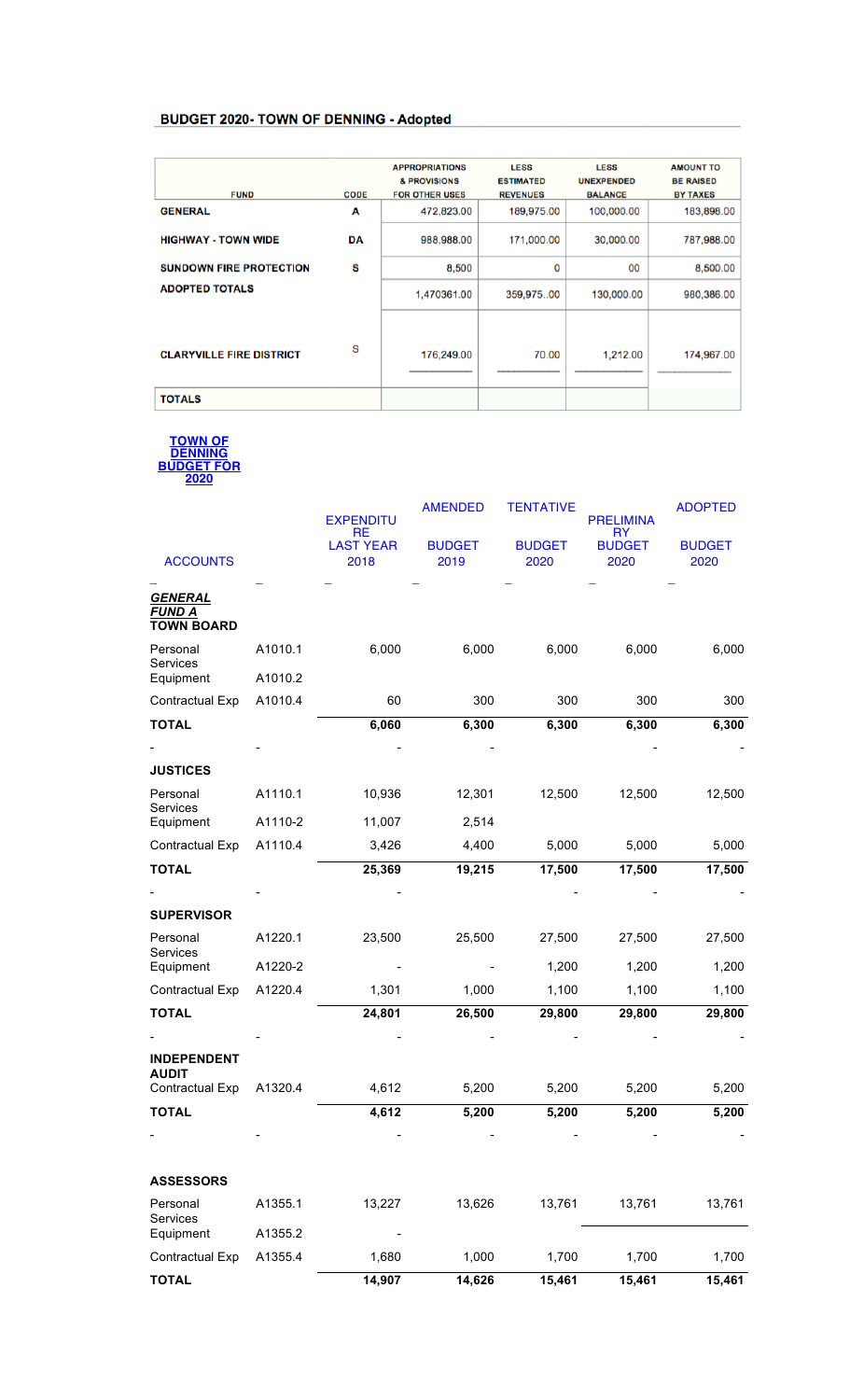| <b>TOWN CLERK</b>                                      |                    |        |        |        |        |        |
|--------------------------------------------------------|--------------------|--------|--------|--------|--------|--------|
| Personal<br>Services                                   | A1410.1            | 31,698 | 33,312 | 37,428 | 37,428 | 37,428 |
| Equipment                                              | A1410.2            |        |        |        |        |        |
| Contractual Exp                                        | A1410.4            | 1,739  | 4,500  | 4,500  | 4,500  | 4,500  |
| <b>TOTAL</b>                                           |                    | 33,437 | 37,812 | 41,928 | 41,928 | 41,928 |
|                                                        |                    |        |        |        |        |        |
| <b>ATTORNEY</b>                                        |                    |        |        |        |        |        |
| Personal<br>Services<br>Contractual Exp                | A1420.1<br>A1420.4 | 1,062  | 3,000  | 3,000  | 3,000  | 3,000  |
|                                                        |                    |        |        |        |        |        |
| <b>TOTAL</b>                                           |                    | 1,062  | 3,000  | 3,000  | 3,000  | 3,000  |
| <b>ENGINEER</b>                                        |                    |        |        |        |        |        |
| Contractual Exp                                        | A1440.4            |        |        |        |        |        |
| <b>TOTAL</b>                                           |                    |        |        |        |        |        |
| <b>ELECTIONS</b>                                       |                    |        |        |        |        |        |
| Contractual Exp                                        | A1450.4            |        |        |        |        |        |
| <b>TOTAL</b>                                           |                    |        |        |        |        |        |
| <b>RECORDS</b><br><b>MANAGEMENT</b><br>Contractual Exp | A1460.4            | 3,745  | 4,000  | 4,000  | 4,000  | 4,000  |
| <b>TOTAL</b>                                           |                    | 3,745  | 4,000  | 4,000  | 4,000  | 4,000  |
|                                                        |                    |        |        |        |        |        |
| <b>BUILDINGS</b>                                       |                    |        |        |        |        |        |
| Personal<br>Services                                   | A1620.1            | 1,404  | 1,404  | 1,432  | 1,432  | 1,432  |
| Equipment                                              | A1620.2            |        |        |        |        |        |
| Contractual Exp                                        | A1620.4            | 11,446 | 14,000 | 14,000 | 14,000 | 4,000  |
| <b>TOTAL</b>                                           |                    | 12,850 | 15,404 | 15,432 | 15,432 | 5,432  |
| <b>CENTRAL</b><br><b>COMM SYSTEM</b>                   |                    |        |        |        |        |        |
| Contractual Exp                                        | A1650.4            | 295    | 800    | 800    | 800    | 800    |
| <b>TOTAL</b>                                           |                    | 295    | 800    | 800    | 800    | 800    |
| <b>CENTRAL DATA</b><br><b>PROCESSING</b><br>Equipment  | A1680.2            |        |        |        |        |        |
| <b>Contractual Exp</b>                                 | A1680.4            |        | 2,500  | 2,000  | 2,000  | 2,000  |
| <b>TOTAL</b>                                           |                    |        | 2,500  | 2,000  | 2,000  | 2,000  |
|                                                        |                    |        |        |        |        |        |
|                                                        |                    |        |        |        |        |        |
| <b>SPECIAL ITEMS</b>                                   |                    |        |        |        |        |        |
| Unallocated Ins                                        | A1910.4            | 22,683 | 24,000 | 24,400 | 24,400 | 24,400 |
| <b>Municipal Assoc</b><br>Dues                         | A1920.4            | 800    | 1,050  | 1,050  | 1,050  | 1,050  |
| Judgments and                                          | A1930.4            |        |        |        |        |        |
| Claims<br>Coalition of<br>Watershed                    | A1989.4            | 500    | 500    | 1,000  | 1,000  | 1,000  |
| Towns<br>Contingent                                    | A1990.4            |        | 6,500  | 6,500  | 6,500  | 6,500  |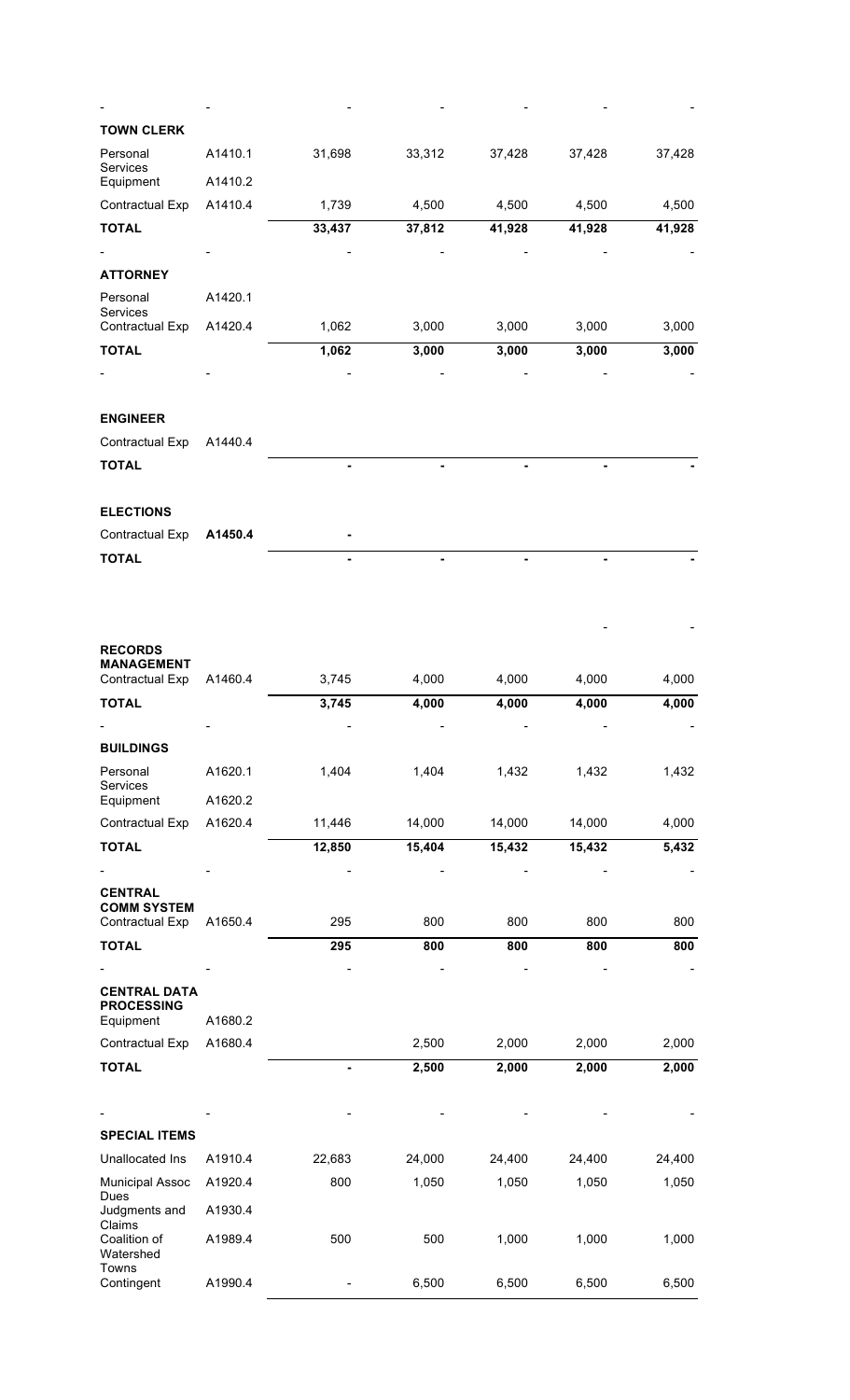| <b>TOTAL</b>                                                    |         | 23,983 | 32,050         | 32,950 | 32,950 | 32,950 |
|-----------------------------------------------------------------|---------|--------|----------------|--------|--------|--------|
| <b>PUBLIC</b><br><b>SAFETY</b><br><b>TRAFFIC</b>                |         |        |                |        |        |        |
| <b>CONTROL</b><br><b>Traffic Control</b>                        | A3310.4 | 617    | 1,000          | 1,000  | 1,000  | 1,000  |
| <b>TOTAL</b>                                                    |         | 617    | 1,000          | 1,000  | 1,000  | 1,000  |
|                                                                 |         |        |                |        |        |        |
| <b>CONTROL OF</b>                                               |         |        |                |        |        |        |
| <b>DOGS</b><br>Personal<br>Services                             | A3510.1 | 618    | 630            | 643    | 643    | 643    |
| Equipment                                                       | A3510.2 |        |                |        |        |        |
| Contractual Exp                                                 | A3510.4 | 390    | 700            | 700    | 700    | 700    |
| <b>TOTAL</b>                                                    |         | 1,008  | 1,330          | 1,343  | 1,343  | 1,343  |
| <b>SAFETY</b><br><b>INSPECTION</b><br>Personal                  | A3620.1 | 7,600  | 7,752          | 7,907  | 7,907  | 7,907  |
| Services<br>Equipment                                           | A3620.2 |        |                |        |        |        |
| Contractual Exp                                                 | A3620.4 | 1,958  | 2,000          | 2,100  | 2,100  | 2,100  |
| <b>TOTAL</b>                                                    |         | 9,558  | 9,752          | 10,007 | 10,007 | 10,007 |
|                                                                 |         |        |                |        |        |        |
| <b>Registrar of</b><br><b>Vital Statistics</b><br>Personal Exp. | A4020.1 | 50     | 50             | 50     | 50     | 50     |
| <b>TOTAL</b>                                                    |         | 50     | 50             | 50     | 50     | 50     |
|                                                                 |         |        |                |        |        |        |
| <b>AMBULANCE</b>                                                |         |        |                |        |        |        |
| Contractual                                                     | A4540.4 | 9,623  | 9,700          | 9,700  | 9,700  | 9,700  |
| <b>TOTAL</b>                                                    |         | 9,623  | 9,700          | 9,700  | 9,700  | 9,700  |
| <b>SUPT OF</b><br><b>HIGHWAYS</b><br>Personal                   | A5010.1 | 51,375 | 52,402         | 53,450 | 53,450 | 53,450 |
| Services<br>Equipment                                           | A5010.2 |        |                |        |        |        |
| Contractual Exp                                                 | A5010.4 | 387    | 1,000          | 1,000  | 1,000  | 1,000  |
| <b>TOTAL</b>                                                    |         | 51,762 | 53,402         | 54,450 | 54,450 | 54,450 |
|                                                                 |         |        |                |        |        |        |
| <b>GARAGE</b>                                                   |         |        |                |        |        |        |
| Equipment &                                                     | A5132.2 |        |                |        |        |        |
| Capital Outlay<br>Contractual Exp                               | A5132.4 | 17,458 | 15,300         | 20,000 | 20,000 | 20,000 |
| <b>TOTAL</b>                                                    |         | 17,458 | 15,300         | 20,000 | 20,000 | 20,000 |
|                                                                 |         |        |                |        |        |        |
| <b>STREET</b><br><b>LIGHTING</b><br>Contractual Exp             | A5182.4 | 1,294  | 1,600          | 1,600  | 1,600  | 1,600  |
| <b>TOTAL</b>                                                    |         | 1,294  | 1,600          | 1,600  | 1,600  | 1,600  |
| <b>SOCIAL</b><br><b>SERVICES</b><br>Home Relief                 |         |        |                |        |        |        |
| Contractual Exp                                                 | A6140.4 |        |                |        |        |        |
| <b>TOTAL</b>                                                    |         |        | $\blacksquare$ |        |        |        |
|                                                                 |         |        |                |        |        |        |
| YOUTH                                                           |         |        |                |        |        |        |

**PROGRAM**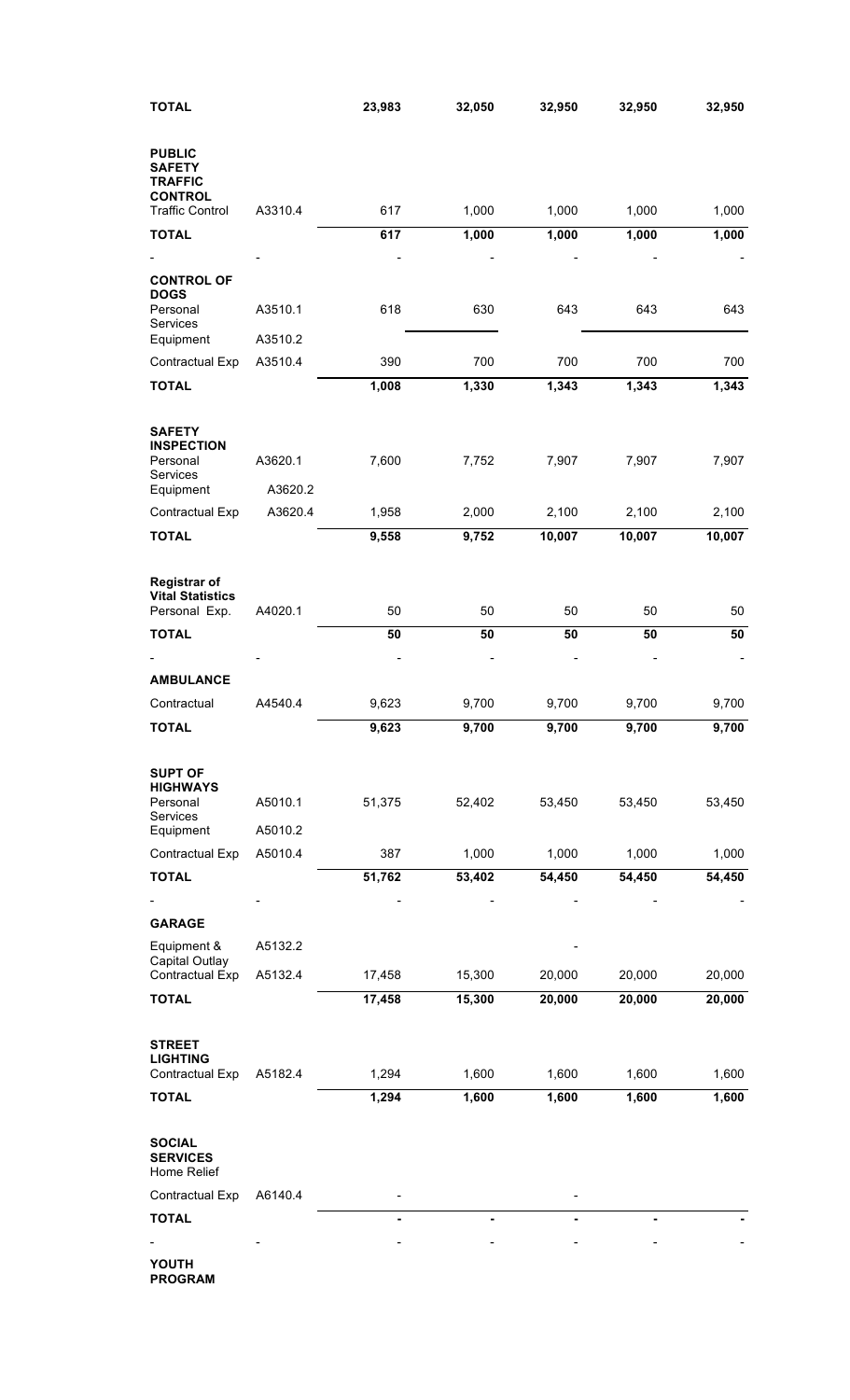| Personal<br>Services                           | A7310.1 |                |         |         |         |         |
|------------------------------------------------|---------|----------------|---------|---------|---------|---------|
| Equipment                                      | A7310.2 |                |         |         |         |         |
| Contractual Exp                                | A7310.4 | 1,600          | 1,600   | 1,600   | 1,600   | 1,600   |
| <b>TOTAL</b>                                   |         | 1,600          | 1,600   | 1,600   | 1,600   | 1,600   |
|                                                |         |                |         |         |         |         |
| <b>MUSEUM</b>                                  |         |                |         |         |         |         |
| Contractual Exp                                | A7450.4 |                | 1,000   | 1,000   | 1,000   | 1,000   |
| <b>TOTAL</b>                                   |         |                | 1,000   | 1,000   | 1,000   | 1,000   |
|                                                |         |                |         |         |         |         |
| <b>HISTORIAN</b>                               |         |                |         |         |         |         |
| Personal<br>Services                           | A7510.1 |                |         |         |         |         |
| Equipment                                      | A7510.2 |                |         |         |         |         |
| Contractual Exp                                | A7510.4 |                |         |         |         |         |
| <b>TOTAL</b>                                   |         |                |         |         |         |         |
|                                                |         |                |         |         |         |         |
| <b>ZONING</b>                                  |         |                |         |         |         |         |
| Personal<br>Services                           | A8010.1 |                | 135     | 135     | 135     | 135     |
| Contractual Exp                                | A8010.4 | 3,432          | 400     | 400     | 400     | 400     |
| <b>TOTAL</b>                                   |         | 3,432          | 535     | 535     | 535     | 535     |
|                                                |         |                |         |         |         |         |
| <b>PLANNING</b>                                |         |                |         |         |         |         |
| Personal                                       | A8020.1 |                | 325     | 600     | 600     | 600     |
| <b>Services</b>                                | A8020.4 |                | 700     | 600     | 600     | 600     |
| Contractual Exp<br><b>TOTAL</b>                |         | 4,058<br>4,058 | 1,025   | 1,200   | 1,200   | 1,200   |
|                                                |         |                |         |         |         |         |
|                                                |         |                |         |         |         |         |
| <b>REFUSE &amp;</b>                            |         |                |         |         |         |         |
| <b>GARBAGE</b>                                 |         |                |         |         |         |         |
| Personal<br>Services                           | A8160.1 | 10,143         | 11,857  | 11,857  | 11,857  | 11,857  |
| Equipment                                      | A8160.2 |                |         |         |         |         |
| Contractual Exp                                | A8160.4 | 28,325         | 30,500  | 31,000  | 31,000  | 31,000  |
| <b>TOTAL</b>                                   |         | 38,468         | 42,357  | 42,857  | 42,857  | 42,857  |
| <b>EMPLOYEE</b>                                |         |                |         |         |         |         |
| <b>BENEFITS</b>                                |         |                |         |         |         |         |
| State Retirement A9010.8                       |         | 19,616         | 21,000  | 21,000  | 21,000  | 21,000  |
| Social Security                                | A9030.8 | 12,512         | 13,000  | 13,260  | 13,260  | 13,260  |
| Workers Comp.                                  | A9040.8 | 4,300          | 4,400   | 4,400   | 4,400   | 4,400   |
| Unemployment                                   | A9050.8 |                |         |         |         |         |
| Medical<br>Insurance                           | A9060.8 | 87,302         | 104,250 | 114,500 | 114,500 | 114,500 |
| <b>TOTAL</b>                                   |         | 123,730        | 142,650 | 153,160 | 153,160 | 153,160 |
|                                                |         |                |         |         |         |         |
| <b>TRANSFER TO</b><br><b>OTHER FUNDS</b>       |         |                |         |         |         |         |
| Trans to Other<br>Funds                        | A9901.9 |                |         |         |         |         |
| Transfer to<br><b>Capital Projects</b><br>Fund | A9950.9 |                |         |         |         |         |
| <b>TOTAL</b>                                   |         |                |         |         |         |         |
|                                                |         |                |         |         |         |         |
| <b>GENERAL</b>                                 |         | 413,779        | 448,708 | 472,873 | 472,873 | 462,873 |
| <b>FUND TOTAL</b>                              |         |                |         |         |         |         |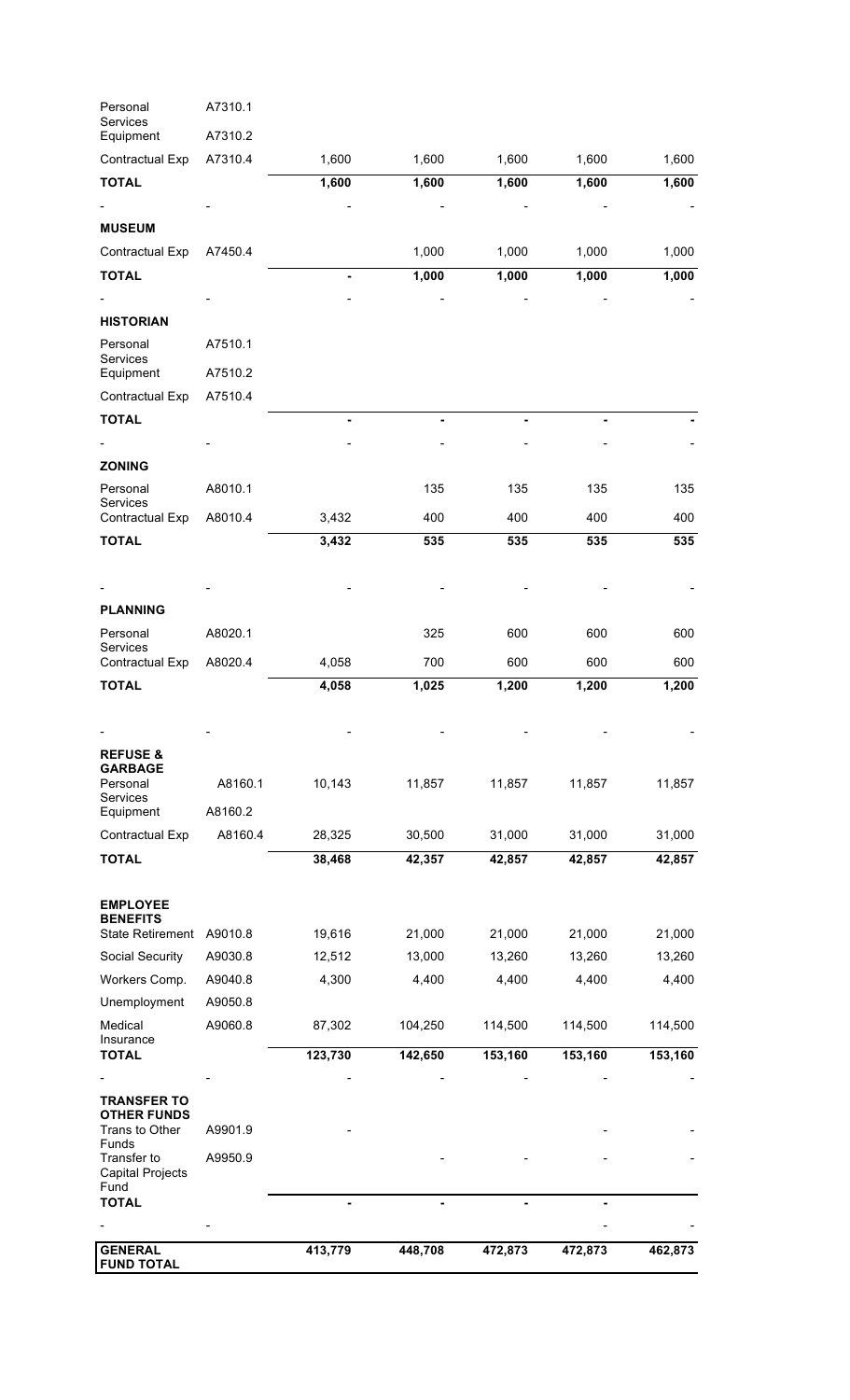| <b>HIGHWAY</b><br><b>FUND (DA)</b><br><b>GENERAL</b> |          |                    |                    |                    |                    |                    |
|------------------------------------------------------|----------|--------------------|--------------------|--------------------|--------------------|--------------------|
| <b>REPAIRS</b><br>Personal                           | DA5110.1 | 132,311            | 140,712            | 143,526            | 143,526            | 143,526            |
| <b>Services</b><br>Contractual Exp                   | DA5110.4 | 60,411             | 75,000             | 75,000             | 75,000             | 75,000             |
| <b>TOTAL</b>                                         |          | 192,722            | 215,712            | 218,526            | 218,526            | 218,526            |
| <b>IMPROVEMENT</b>                                   |          |                    |                    |                    |                    |                    |
| s<br><b>IMPROVE-</b><br><b>CAPITAL</b>               | DA5112.2 | 128,776            | 247,188            | 170,000            | 170,000            | 170,000            |
| <b>OUTLAY</b><br><b>TOTAL</b>                        |          | 128,776            | 247,188            | 170,000            | 170,000            | 170,000            |
| <b>BRIDGES</b>                                       |          |                    |                    |                    |                    |                    |
| Personal                                             | DA5120.1 | 6,582              | 6,582              | 6,582              | 6,582              | 6,582              |
| <b>Services</b><br>Capital Outlay                    | DA5120.2 |                    |                    |                    |                    |                    |
| Contractual Exp                                      | DA5120.4 |                    | 6,000              | 6,000              | 6,000              | 6,000              |
| <b>TOTAL</b>                                         |          | 6,582              | 12,582             | 12,582             | 12,582             | 12,582             |
| <b>MACHINERY</b>                                     |          |                    |                    |                    |                    |                    |
| Personal                                             | DA5130.1 |                    |                    |                    |                    |                    |
| <b>Services</b><br>Equipment                         | DA5130.2 | 46,580             | 157,500            | 20,000             | 20,000             | 20,000             |
| Contractual Exp                                      | DA5130.4 | 69,520             | 85,500             | 85,500             | 85,500             | 85,500             |
| <b>TOTAL</b>                                         |          | 116,100            | 243,000            | 105,500            | 105,500            | 105,500            |
| MISC(Brush &                                         |          |                    |                    |                    |                    |                    |
| Weeds)<br>Personal<br>Services                       | DA5140.1 | 1,402              | 5,600              | 5,700              | 5,700              | 5,700              |
| Contractual Exp                                      | DA5140.4 | 2,299              | 1,530              | 1,530              | 1,530              | 1,530              |
| <b>TOTAL</b>                                         |          | 3,701              | 7,130              | 7,230              | 7,230              | 7,230              |
|                                                      |          |                    |                    |                    |                    |                    |
| <b>SNOW</b><br><b>REMOVAL</b>                        |          |                    |                    |                    |                    |                    |
| Personal<br><b>Services</b>                          | DA5142.1 | 131,978            | 121,000            | 123,520            | 123,520            | 123,520            |
| Contractual Exp                                      | DA5142.4 | 150,304            | 126,000            | 128,500            | 128,500            | 128,500            |
| <b>TOTAL</b>                                         |          | 282,282            | 247,000            | 252,020            | 252,020            | 252,020            |
|                                                      |          |                    |                    |                    |                    |                    |
| <b>EMERGENCY</b><br><b>DISASTER</b><br><b>WORK</b>   |          |                    |                    |                    |                    |                    |
| Contractual Exp                                      | DA8760.4 |                    |                    |                    |                    |                    |
| <b>TOTAL</b>                                         |          |                    |                    |                    |                    |                    |
|                                                      |          |                    |                    |                    |                    |                    |
| <b>EMPLOYEE</b><br><b>BENEFITS</b>                   |          |                    |                    |                    |                    |                    |
| <b>State Retirement</b>                              | DA9010.8 | 38,423             | 40,000             | 40,000             | 40,000             | 40,000             |
| Social Security                                      | DA9030.8 | 20,905             | 21,000             | 21,420             | 21,420             | 21,420             |
| Workman's<br>Compensation                            | DA9040.8 | 7,945              | 8,450              | 8,450              | 8,450              | 8,450              |
| <b>Disability Ins</b>                                | DA9055.8 |                    | 260                | 260                | 260                | 260                |
| Medical Ins<br><b>TOTAL</b>                          | DA9060.8 | 105,883<br>173,156 | 141,600<br>211,310 | 143,000<br>213,130 | 143,000<br>213,130 | 143,000<br>213,130 |
|                                                      |          |                    |                    |                    |                    |                    |

**DEBT SERVICE**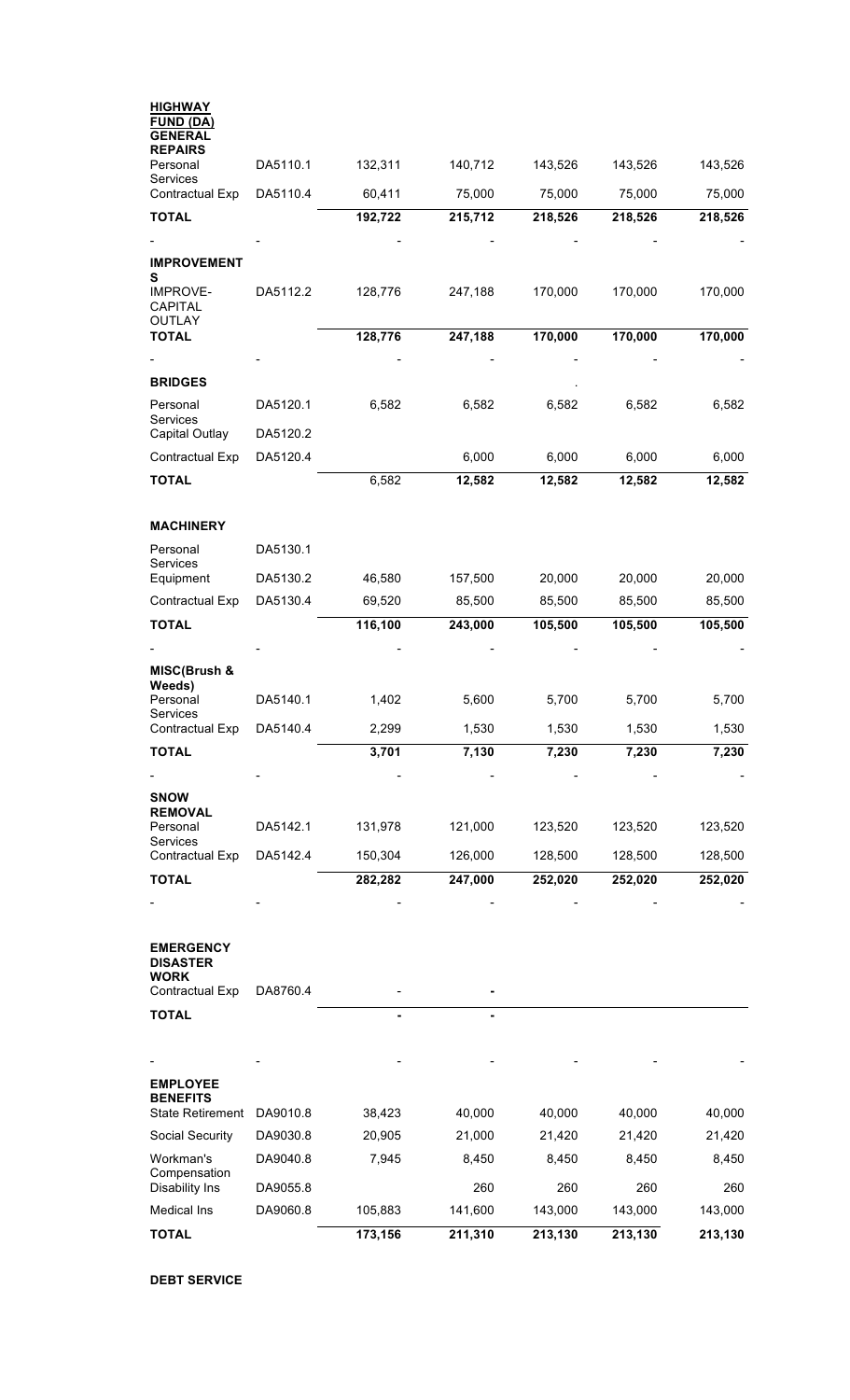|  | - | $\overline{\phantom{0}}$ | $\overline{\phantom{0}}$ | ۰ |
|--|---|--------------------------|--------------------------|---|
|  |   |                          |                          |   |
|  | - | $\overline{\phantom{a}}$ | $\overline{\phantom{0}}$ | - |
|  |   |                          |                          |   |
|  |   |                          |                          |   |
|  | - | ۰                        | $\overline{\phantom{a}}$ | ۰ |
|  |   |                          |                          |   |

#### **TRANSFER TO**

| <b>OTHER FUNDS</b><br>Trans to Other<br><b>Funds</b> | DA9901.9                 | 10.000  | 10.000    | 10.000                   | 10.000  | 10,000  |
|------------------------------------------------------|--------------------------|---------|-----------|--------------------------|---------|---------|
| <b>TOTAL</b>                                         |                          | 10,000  | 10.000    | 10.000                   | 10.000  | 10,000  |
| $\overline{\phantom{a}}$                             | $\overline{\phantom{a}}$ | -       | -         | $\overline{\phantom{0}}$ | -       |         |
| <b>TOTAL</b><br><b>HIGHWAY</b>                       |                          | 913.319 | 1,193,922 | 988.988                  | 988.988 | 988,988 |

#### **TOWN OF DENNING BUDGET REVENUE FOR**

**2020**

|                                                                  |                | <b>REVENUES</b>          | AMENDED               | <b>TENTATIVE</b>      |                                             |                                         |
|------------------------------------------------------------------|----------------|--------------------------|-----------------------|-----------------------|---------------------------------------------|-----------------------------------------|
| <b>ACCOUNTS</b>                                                  | Code           | <b>LAST YEAR</b><br>2018 | <b>BUDGET</b><br>2019 | <b>BUDGET</b><br>2020 | <b>PRELIMINARY</b><br><b>BUDGET</b><br>2020 | <b>ADOPTED</b><br><b>BUDGET</b><br>2020 |
| <b>REVENUES</b>                                                  |                |                          |                       |                       |                                             |                                         |
| <b>GENERAL FUND A</b>                                            |                |                          |                       |                       |                                             |                                         |
| Other Non - Property Tax                                         | A1189          |                          |                       |                       |                                             |                                         |
| Interest on Taxes                                                | A1090          | 4,511                    | 3,500                 | 3,500                 | 3,500                                       | 3,500                                   |
| Sales Tax                                                        | A1120          | 34,555                   | 28,000                | 30,000                | 30,000                                      | 30,000                                  |
| <b>Town Clerk Fees</b><br>Other Gen Gov't Income                 | A1255<br>A1289 | 230                      | 75                    | 75                    | 75                                          | 75                                      |
| Dog Control Fees                                                 | A1550          |                          |                       |                       |                                             |                                         |
| <b>Safety Inspection Fees</b>                                    | A1560          | 1,475                    | 700                   | 700                   | 700                                         | 700                                     |
| <b>Vital Statistics Fee</b>                                      | A1603          |                          |                       |                       |                                             |                                         |
| Park & Rec Charges                                               | A-2001         |                          |                       |                       |                                             |                                         |
| Rec Facility Charges (Pool)                                      | A2025          |                          |                       |                       |                                             |                                         |
| Other Culture & Rec Income                                       | A2089          |                          |                       |                       |                                             |                                         |
| <b>Zoning Fees</b>                                               | A2110          | 375                      |                       |                       |                                             |                                         |
| <b>Planning Fees</b>                                             | A2115          |                          |                       |                       |                                             |                                         |
| Garbage Remov & Disposal<br>Chgs                                 | A2130          | 1,844                    | 1,000                 | 1,000                 | 1,000                                       | 1,000                                   |
| <b>General Svcs Other Gov'ts</b>                                 | A2210          |                          |                       |                       |                                             |                                         |
| Youth Servs Other Gov'ts                                         | A2350          |                          |                       |                       |                                             |                                         |
| Interest/Earnings                                                | A2401          | 1,284                    | 1,000                 | 1,000                 | 1,000                                       | 1,000                                   |
| Rental of Real Property, Other A2412<br>Govts<br>Games of Chance | A2530          |                          |                       |                       |                                             |                                         |
| Dog Licenses                                                     | A2544          | 399                      | 200                   | 200                   | 200                                         | 200                                     |
| Licenses Other                                                   | A2545          | 68                       |                       |                       |                                             |                                         |
| <b>Building Permits</b>                                          | A2555          | 7,515                    | 5,500                 | 5,500                 | 5,500                                       | 5,500                                   |
| Permits, Other                                                   | A2590          |                          |                       |                       |                                             |                                         |
| <b>Fines/Forfeited Bail</b>                                      | A2610          | 5,498                    | 1,000                 | 1,000                 | 1,000                                       | 1,000                                   |
| Sale of Refuse for Recycling                                     | A2651          | 3,054                    | 1,000                 | 1,000                 | 1,000                                       | 1,000                                   |
| Sales of Forest Products                                         | A2652          |                          |                       |                       |                                             |                                         |
| Sales of Equipment                                               | A2655          |                          |                       |                       |                                             |                                         |
| <b>Insurance Recoveries</b>                                      | A2680          |                          |                       |                       |                                             |                                         |
| Gifts & Doantions                                                | A2705          | 109,583                  | 62,000                | 62,000                | 62,000                                      | 62,000                                  |
| Misc Income                                                      | A2770          | 366                      |                       |                       |                                             |                                         |
| State Aid, Revenue Sharing                                       | A3001          | 91,858                   | 73,200                | 75,000                | 75,000                                      | 75,000                                  |
| Mortgage Tax                                                     | A3005          | 21,622                   | 8,000                 | 8,000                 | 8,000                                       | 8,000                                   |
| Court State Aid                                                  | A3021          |                          | 1,914                 |                       |                                             |                                         |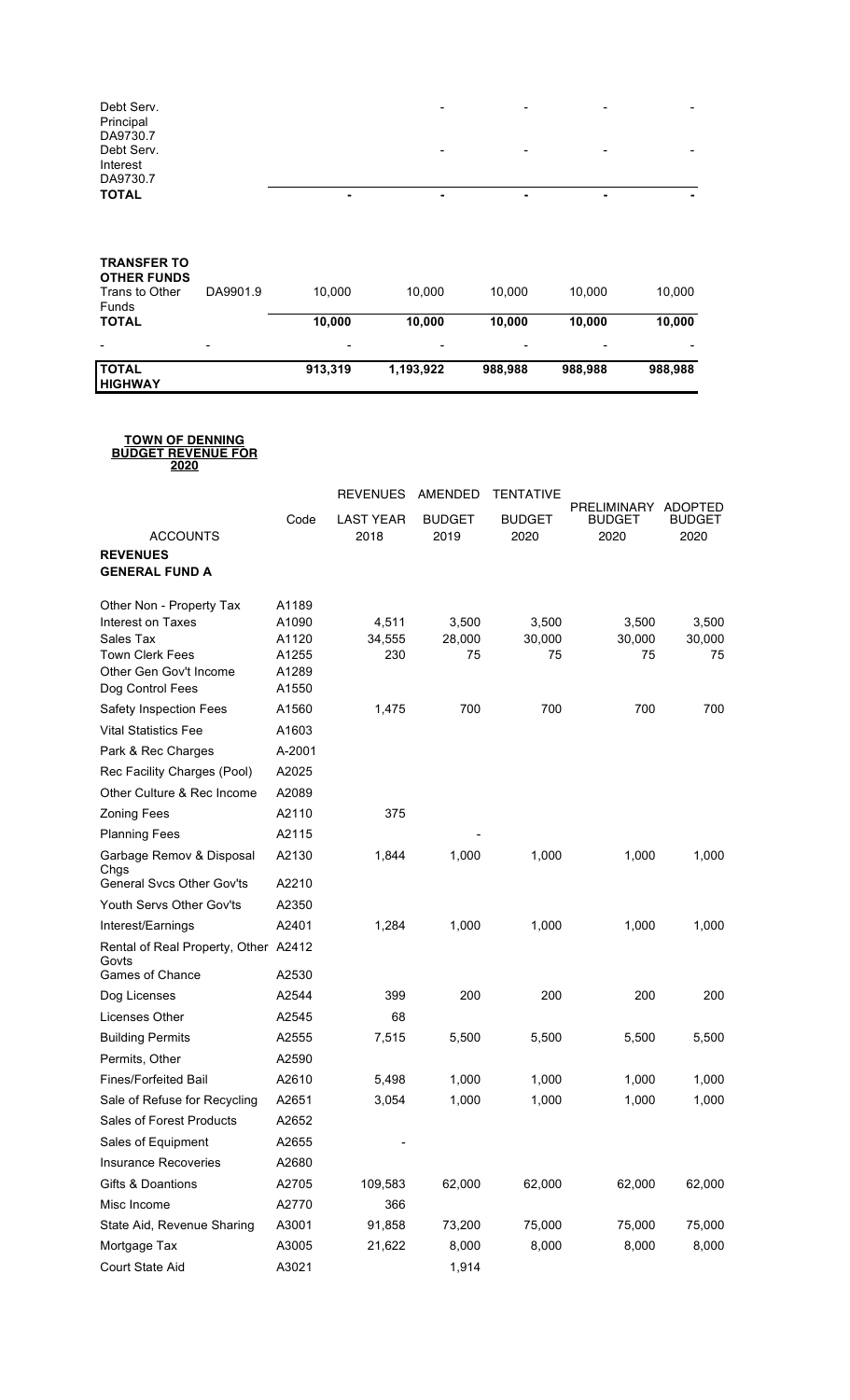| Town Aid-State                                                                           | A3089          | 24,185  |         |         |         |         |
|------------------------------------------------------------------------------------------|----------------|---------|---------|---------|---------|---------|
| State Aid Other Public Safety                                                            | A3389          | 10,670  |         |         |         |         |
| State Aid-Emergency Disaster A3960                                                       |                |         |         |         |         |         |
| <b>Federal Aid-Emergency</b>                                                             | A4960          |         |         |         |         |         |
| <b>Disaster</b><br><b>TOTAL EST. REV GEN</b><br><b>FUND</b>                              |                | 319,092 | 187,089 | 188,975 | 188,975 | 188,975 |
| <b>EST. UNEXPENDED</b><br><b>BALANCE</b><br><b>Unexpended Balance</b><br>(Appropritated) | A599N/<br>A914 | 100,000 | 100,000 | 100,000 | 100,000 | 100,000 |
| <b>REVENUES</b>                                                                          |                |         |         |         |         |         |
| <b>HIGHWAY FUND DA</b>                                                                   |                |         |         |         |         |         |
| General Services-Other<br>Gov'ts                                                         | DA2210         |         |         |         |         |         |
| Servs Other Gov'ts-Snow<br>Removal                                                       | DA2300         |         |         |         |         |         |
| Misc. Revenue Other Gov't                                                                | DA2389         |         |         |         |         |         |
| Interest & Earnings                                                                      | DA2401         | 972     | 1,000   | 1,000   | 1,000   | 1,000   |
| Rental of Equipment                                                                      | DA2416         |         |         |         |         |         |
| Sale of Materials                                                                        | DA2650         |         |         |         |         |         |
| Sales of Equipment                                                                       | DA2665         |         |         |         |         |         |
| <b>Insurance Recoveries</b>                                                              | DA2680         | 11,016  |         |         |         |         |
| Refund Prior Year Expense                                                                | DA2701         | 3,032   |         |         |         |         |
| Unclassified                                                                             | DA2770         |         |         |         |         |         |
| Consolidated Highway<br>(CHIPS)                                                          | DA3501         | 128,776 | 247,188 | 170,000 | 170,000 | 170,000 |
| St. Aid, Other Transportation                                                            | DA3589         | 50,000  | 50,000  |         |         |         |
| <b>Emergency Disaster-State Aid</b>                                                      | DA3960         |         |         |         |         |         |
| Emergency Disaster-Fed Aid                                                               | DA4960         | 18,194  |         |         |         |         |
| <b>Interfund Transfers</b>                                                               | DA5031         | 10,000  |         |         |         |         |
| <b>TOTAL EST REVENUE HWY</b>                                                             |                | 221,990 | 298,188 | 171,000 | 171,000 | 171,000 |
| <b>EST. UNEXPENDED</b>                                                                   |                |         |         |         |         |         |
| <b>BALANCE</b>                                                                           |                |         |         |         |         |         |
| <b>Unexpended Balance</b>                                                                |                | 30,000  | 30,000  | 30,000  | 30,000  | 30,000  |

| <b>BUDGET 2020 - TOWN OF DENNING - Adopted</b> |               |
|------------------------------------------------|---------------|
| <b>OFFICER</b>                                 | <b>SALARY</b> |
| <b>SUPERVISOR</b>                              | \$15,500.00   |
| <b>COUNCIL PERSONS (4) EACH</b>                | \$1,500.00    |
| <b>SUPERINTENDENT OF HIGHWAYS</b>              | \$50,508.00   |
| <b>TOWN CLERK / TAX COLLECTOR</b>              | \$27,500.00   |
| <b>TOWN JUSTICE</b>                            | \$7,000.00    |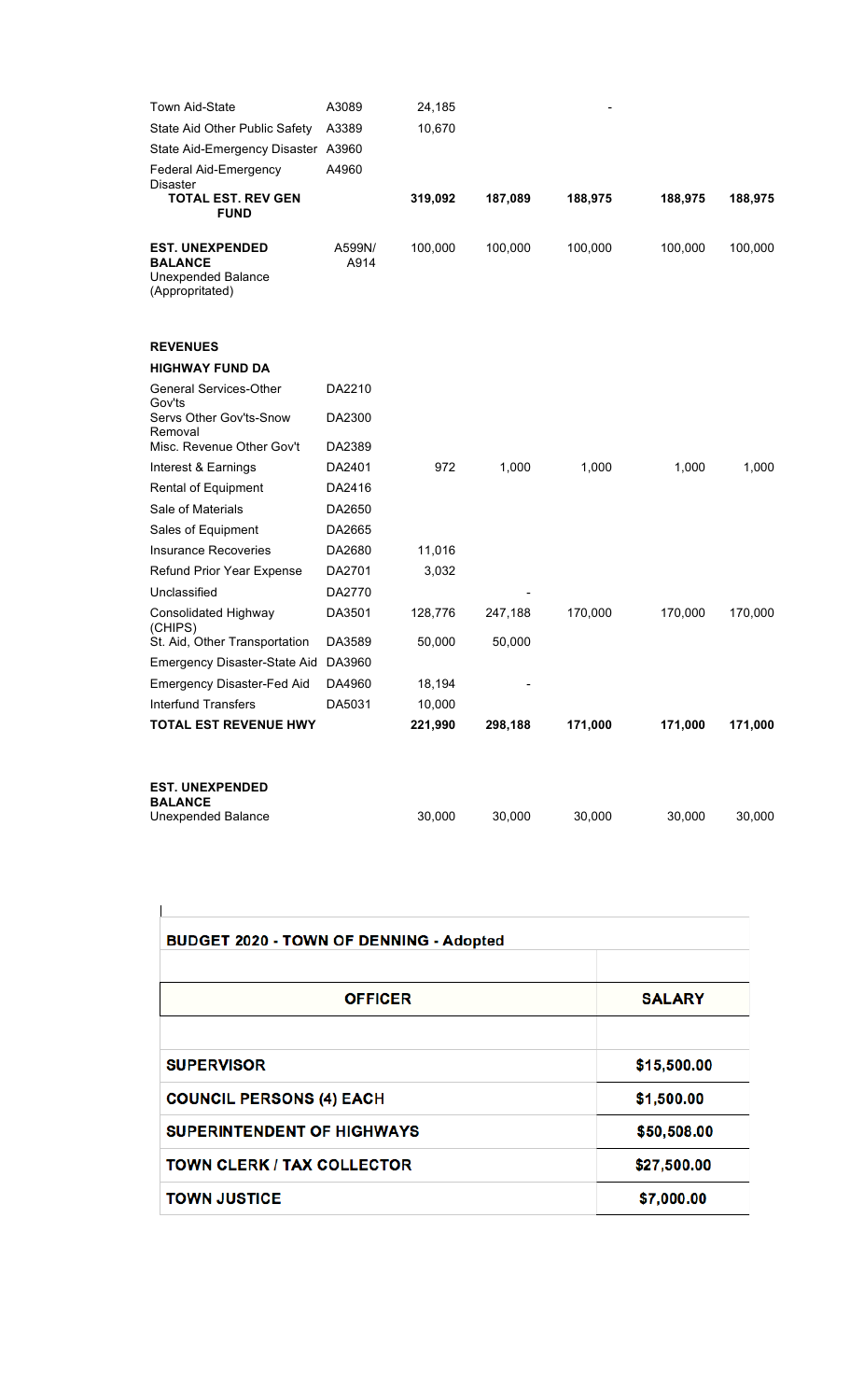| Exemption<br>Exemption                                     |                                |                                | Town Detail Report      | Total Assessed Value<br><b>Uniform Percentage</b> | 32,904,788<br>16.00<br>Date/Time - 9/17/2019 12:48:51 |
|------------------------------------------------------------|--------------------------------|--------------------------------|-------------------------|---------------------------------------------------|-------------------------------------------------------|
|                                                            |                                | Equalized Total Assessed Value | 205,654,925             |                                                   |                                                       |
| <b>Name</b><br>Code                                        |                                | Authority<br>Statutory         | Number of<br>Exemptions | <b>Total Equalized Value</b><br>or Exemptions     | Percent of Value                                      |
| CO-GENERALLY<br>13100                                      |                                | RPTL 406(1)                    |                         | 118,750                                           | Exempted                                              |
| TOWN - GENERALLY<br>13500                                  |                                | RPTI 408(1)                    |                         |                                                   | 8<br>0                                                |
| 25110                                                      | NONPROF CORP - RELIG(CONST PRO | <b>RPTL 420-8</b>              |                         | 138,906<br>384,844                                | $\frac{9}{5}$                                         |
| NONPROF CORP - MORAL/MENT<br>25230                         | <b>TAL IM</b>                  | RPTL 420-a                     | æ                       | 21,882,531                                        | à                                                     |
| 26400                                                      | INC VOLUNTEER FIRE CO OR DEPT  | <b>RPTL 464(2)</b>             | ø                       | 180,500                                           | 10.64                                                 |
| 27350                                                      | PRIVATELY OWNED CEMETERY LAND  | <b>RPTL 446</b>                | ÷                       | 6,250                                             | $\frac{8}{2}$                                         |
| 41101                                                      | VETS EX BASED ON ELIGIBLE FUND | RPTL 458(1)                    | $\sim$                  | 7,563                                             | 8,00                                                  |
| 41120                                                      | ALT VET EX-WAR PERIOD-NON-COMB | RPTL 458-8                     | $\overline{ }$          |                                                   | $\frac{8}{9}$                                         |
| 41130                                                      | ALT VET EX-WAR PERIOD-COMBAT   | <b>RPTL 458-a</b>              | $\bullet$               | 84,000                                            | S<br>0                                                |
| 41140                                                      | ALT VET EX-WAR PERIOD-DISABILI | RPTL 458-a                     | $\sim$                  | 120,000                                           | $\frac{8}{1}$                                         |
| COLD WAR VETERANS (10%)<br>41153                           |                                | RPTL 458-b                     | ٣                       | 80,000                                            | $\frac{8}{2}$                                         |
| COLD WAR VETERANS (DISABL)<br>41173                        | බූ                             | <b>RPTL 458-b</b>              | ٣                       | 8,000                                             | $\frac{8}{9}$                                         |
| PERSONS AGE 65 OR OVER<br>41800                            |                                | RPTL 467                       |                         | 6,600                                             | 8<br>o                                                |
| PERSONS AGE 65 OR OVER<br>41803                            |                                | RPTL 467                       | N                       | 145,469                                           | 0.07                                                  |
| FOREST LAND CERTD AFTER 8/<br>47460                        | k,                             | RPTL 480-a                     | N                       | 77,838                                            | $\frac{3}{2}$                                         |
|                                                            |                                |                                | 3                       | 8,762,138                                         | 4.26                                                  |
| Total Exemptions Exclusive of<br><b>System Exemptions:</b> |                                |                                |                         |                                                   |                                                       |
|                                                            |                                |                                | $\ddot{\phantom{0}}$    | 32,003,388                                        | 15.56                                                 |
| Total System Exemptions:<br>Totals:                        |                                |                                | $\bullet$               | o                                                 | $\frac{3}{2}$                                         |
|                                                            |                                |                                | 157                     | 32,003,388                                        | 15.56                                                 |

\*\*\*\*\*\*\*\*\*\*\*

Resolution No. 52 of 2019 is read and submitted by Supervisor Brooks. **WHEREAS**, the Town of Denning Town Board has fulfilled its financial obligations, by adopting the 2020 Town of Denning Budget and

Amount, if any, attributable to payments in lieu of taxes:

**WHEREAS** SAID Budget is **under** the allowable Tax Cap, and

**WHEREAS** a PUBLIC HEARING was held on Tuesday, September 3<sup>rd</sup>, 2019 regarding Local Law No. 3 of 2019, and

**WHEREAS** any and all interested person(s) where heard, at that time, and

**WHEREAS** Resolution No. 48 of 2019 was adopted by the Town of Denning Town Board titled:

Local Law No. 3 of 2019, The Override of the Tax Levy Limit.